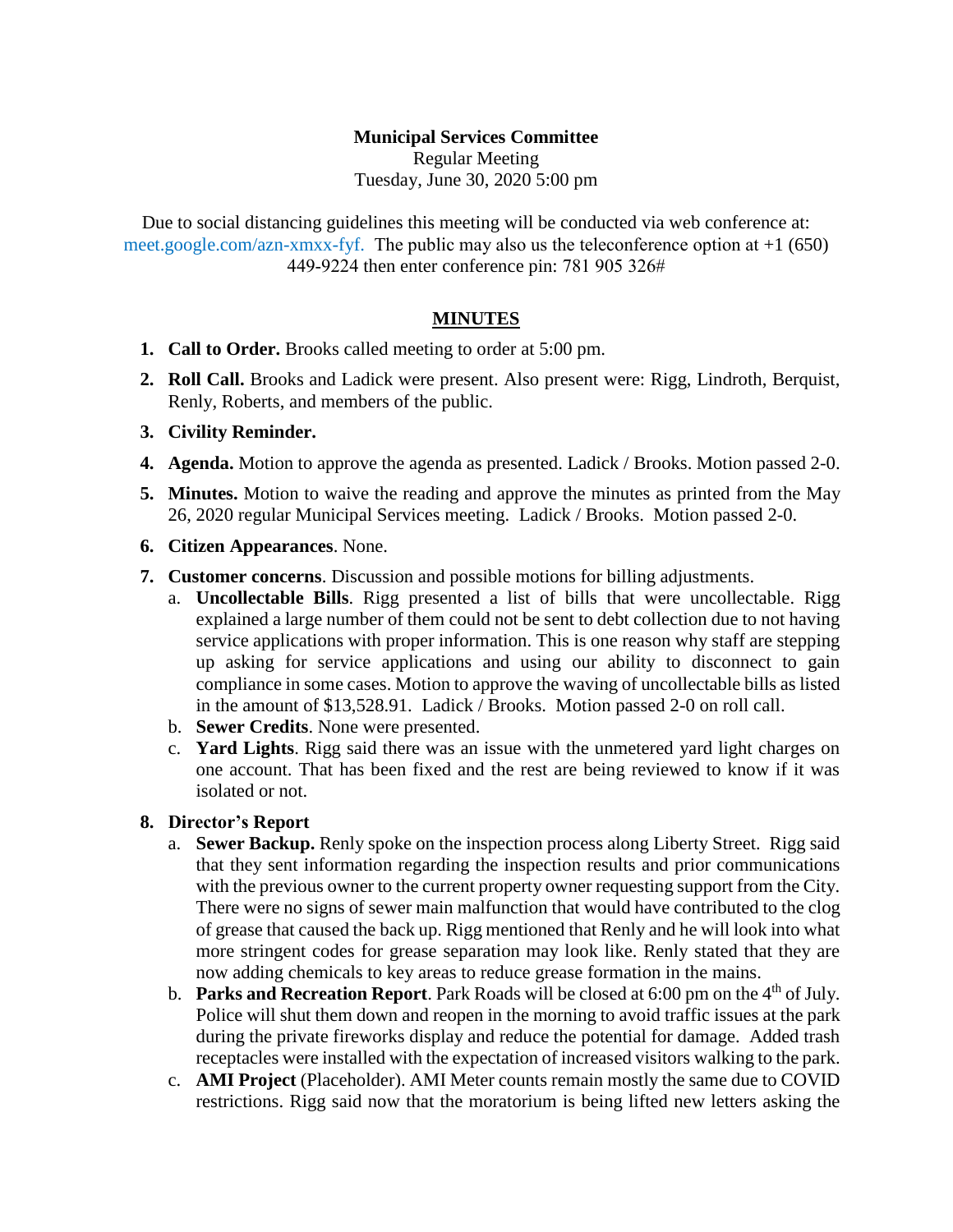remaining customers to fix their electric service will be sent out starting the clock for compliance.

- d. **Lake Leota Dam EAP/DFA Update.** Engineers ran two different models for the DFA. One model showed a higher elevation of flooding at a 500 year event. The DNR will accept the older model and this is good for 20-40 years. Renly said the City has the grant for the dam repair and may want to add the section that included the gabion baskets. Last winter a section failed causing a serious problem to the integrity of the dam and bridge. This will be added to the project given we have 50% covered by the grant.
- e. **Bridge Inspection.** Nothing to report.
- f. **Road Safety Report**. Renly presented the report to the Economic Development Committee and is waiting to hear back on a date with the Chamber of Commerce regarding parking in the downtown.
- g. **Substation Update.** The new station should arrive July 27th. City crews will install the substation. They are ordering all new parts and those parts upon inspection that are salvageable will be kept as spares or used in future projects.
- h. **5G Installation Update**. Renly said this is wrapping up with final drawings.
- i. **Electric Foreperson**. Renly said that Kerry Lindroth accepted the position as Foreperson. Rigg said they decided to promote from within after Lindroth had a chance to experience the position.

## **9. City Engineer Report**

- a. **Sub-division/development updates.** Berquist said he is working with developers to go over certain expectations in completing some projects and starting others.
- b. **Water Booster.** Rigg and Berquist recapped the issues with water pressure to the west side of town in the next two areas of potential development. The area in discussion was by porter road where a 6 acre section will not meet code for water pressure due to elevation. Berquist meter with another Wisconsin municipality and will conference with other Minnesota municipalities that use a different type of booster pump rather than station. Berquist also suggested there could be other alternatives like private wells or grading 21,000 cubic yards of dirt to get to the proper elevation for water pressure. More discussion will occur next meeting as Berquist puts together a report on these options.
- c. **Inflow and Infiltration Study.** Not much has occurred. There still has not been a large enough wet period to truly measure the system.

### **10. Administrative Staff's Report**

- a. **Water softener program.** Rigg had nothing to add at the moment.
- b. **Moratorium and DPA**. Motion to adopt temporary changes to policy and procedure regarding payments agreements and late fees as listed in the memorandum. Brooks/Ladick. Motion passed 2-0 upon roll call.

# **11. WPPI Report**

a. **Recharge Program.** The City has \$9,200 to provide the community in a variety of ways that are impactful during this crisis. Brooks went through a series of suggestions by multiple sources. Committee agreed to provide \$920 to ten organizations (Friends of Eager Free Library; Evansville Education Foundation; FFA Alumni; VFW; ECP; Boy Scout Troop 514; Chamber of Commerce; Lions Club; BASE; and the Youth